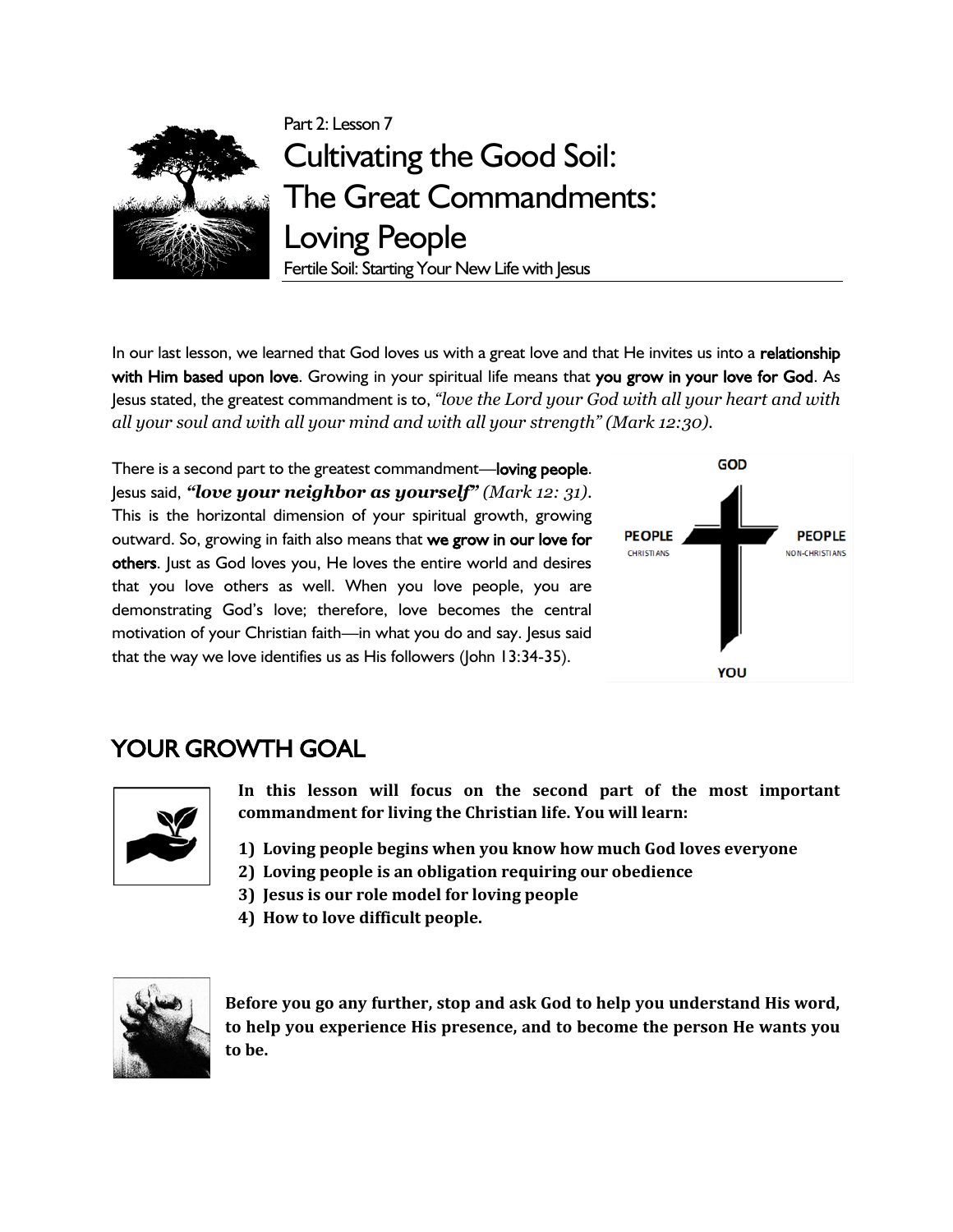## A STORY ABOUT LOVING PEOPLE: The Good Samaritan (Luke 10: 25-37)



Loving people, it sounds so simple—be nice, do not hurt anyone, do something good every once in a while. But love is hard work. God's requirement to love others as much as we love ourselves means so much more. In the following story, Jesus explains what it really means to love people as we should.

\* Background information- the Samaritans were a race of people that the Jews hated for generations and avoided all contact with them. They were a mixed-race people and considered impure and unholy.

*On one occasion an expert in the law stood up to test Jesus. "Teacher," he asked, "what must I do to inherit eternal life?"*

*"What is written in the Law?" he replied. "How do you read it?"*

*He answered, "'Love the Lord your God with all your heart and with all your soul and with all your strength and with all your mind'; and, 'Love your neighbor as yourself.'"*

*"You have answered correctly," Jesus replied. "Do this and you will live."*

*But he wanted to justify himself, so he asked Jesus, "And who is my neighbor?"*

*In reply Jesus said: "A man was going down from Jerusalem to Jericho, when he was attacked by robbers. They stripped him of his clothes, beat him and went away, leaving him half dead. A priest happened to be going down the same road, and when he saw the man, he passed by on the other side. So too, a Levite, when he came to the place and saw him, passed by on the other side. But a Samaritan, as he traveled, came where the man was; and when he saw him, he took pity on him. He went to him and bandaged his wounds, pouring on oil and wine. Then he put the man on his own donkey, brought him to an inn and took care of him. The next day he took out two denarii and gave them to the innkeeper. 'Look after him,' he said, 'and when I return, I will reimburse you for any extra expense you may have.'*

*"Which of these three do you think was a neighbor to the man who fell into the hands of robbers?"*

*The expert in the law replied, "The one who had mercy on him." Jesus told him, "Go and do likewise."*

#### How is this story an example of loving your neighbor?

Who in your culture could be called a Samaritan?

So, who is your neighbor?

Who has been a Good Samaritan to you? What did they do?

How can you be a Good Samaritan to someone, this week?

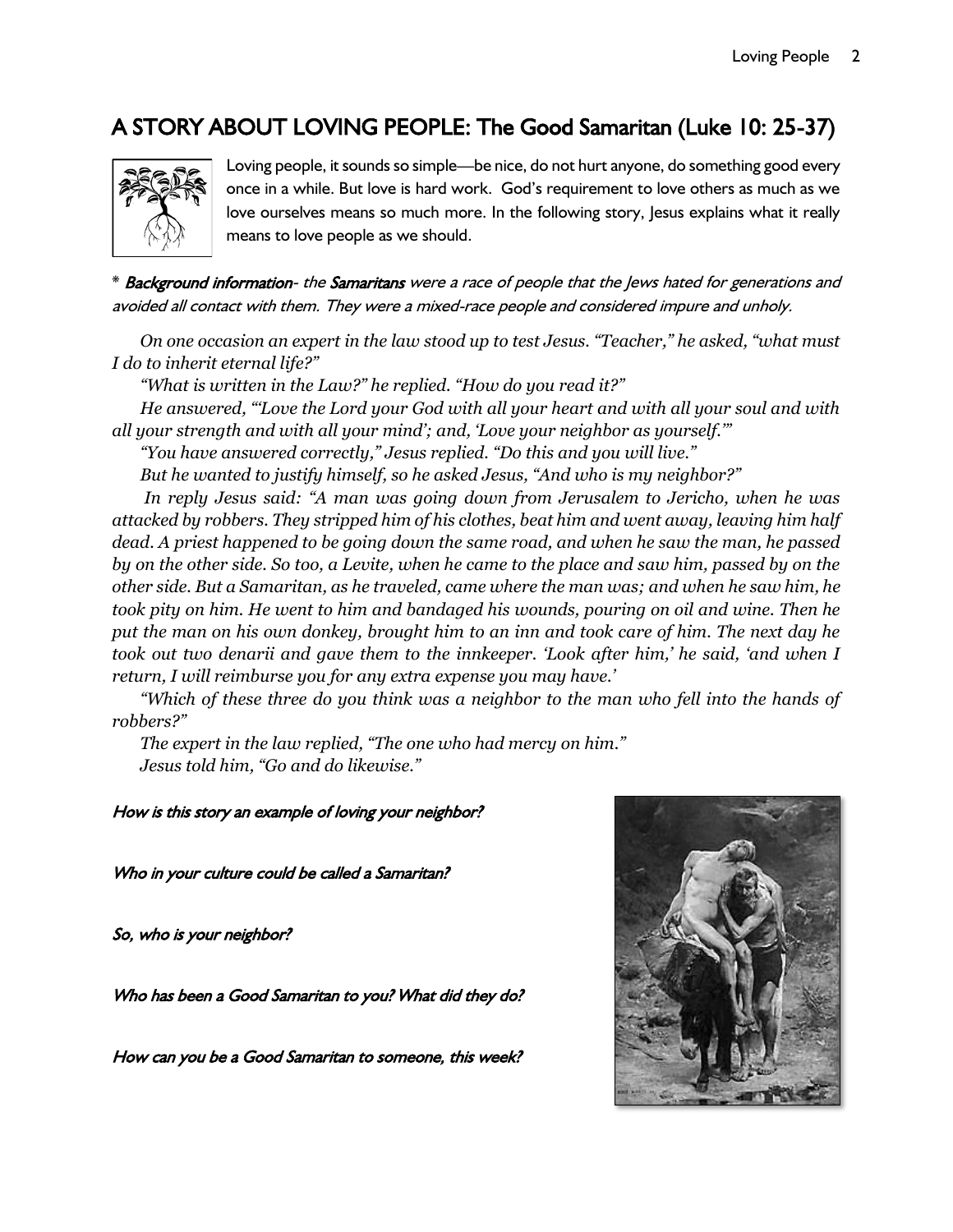# DIGGING DEEPER: THE GREAT COMMANDMENT: LOVE OTHERS



God's love is huge. He loves you very deeply, and His love is also without boundaries. He loves the entire world—every man, woman, and child. No one is excluded. He loves every race—black, white, mulatto. God wants you to be a part of His mission in loving the world too. In this section, you will learn some ways to start loving others:

## HOW TO LOVE PEOPLE

### 1. LOVING PEOPLE BEGINS WHEN YOU KNOW HOW MUCH GOD LOVES EVERYONE



*"God so loved the world that he gave his one and only Son." (John 3:16)*

*Dear friends, let us love one another, for love comes from God. Everyone who loves has been born of God and knows God. Whoever does not love does not know God, because God is love. This is how God showed his love among us: He sent his one and only Son into the world that we might live through him. This is love: not that we loved God, but that he loved us and sent his Son as an atoning sacrifice for our sins. Dear friends, since God so loved us, we also ought to love one another. No one has ever seen God; but if we love one another, God lives in us and his love is made complete in us. . . . We love because he first loved us. Whoever claims to love God* 

*yet hates a brother or sister is a liar. For whoever does not love their brother and sister, whom they have seen, cannot love God, whom they have not seen. And he has given us this command: Anyone who loves God must also love their brother and sister. (1 John 4:7-12, 19- 21)*

How big is God's love?

How does God show His love?

How should God's love affect your relationship with others?

What is God's promise when you love others?

If you do not love people, what are the implications?

What you just read are two of the greatest Scriptures written about God and the Christian life. You are never closer to God than when you love someone else. Before you move forward, take some more time and consider what your relationship to other people means to your relationship with God, and the implications and consequences of loving people and not loving them.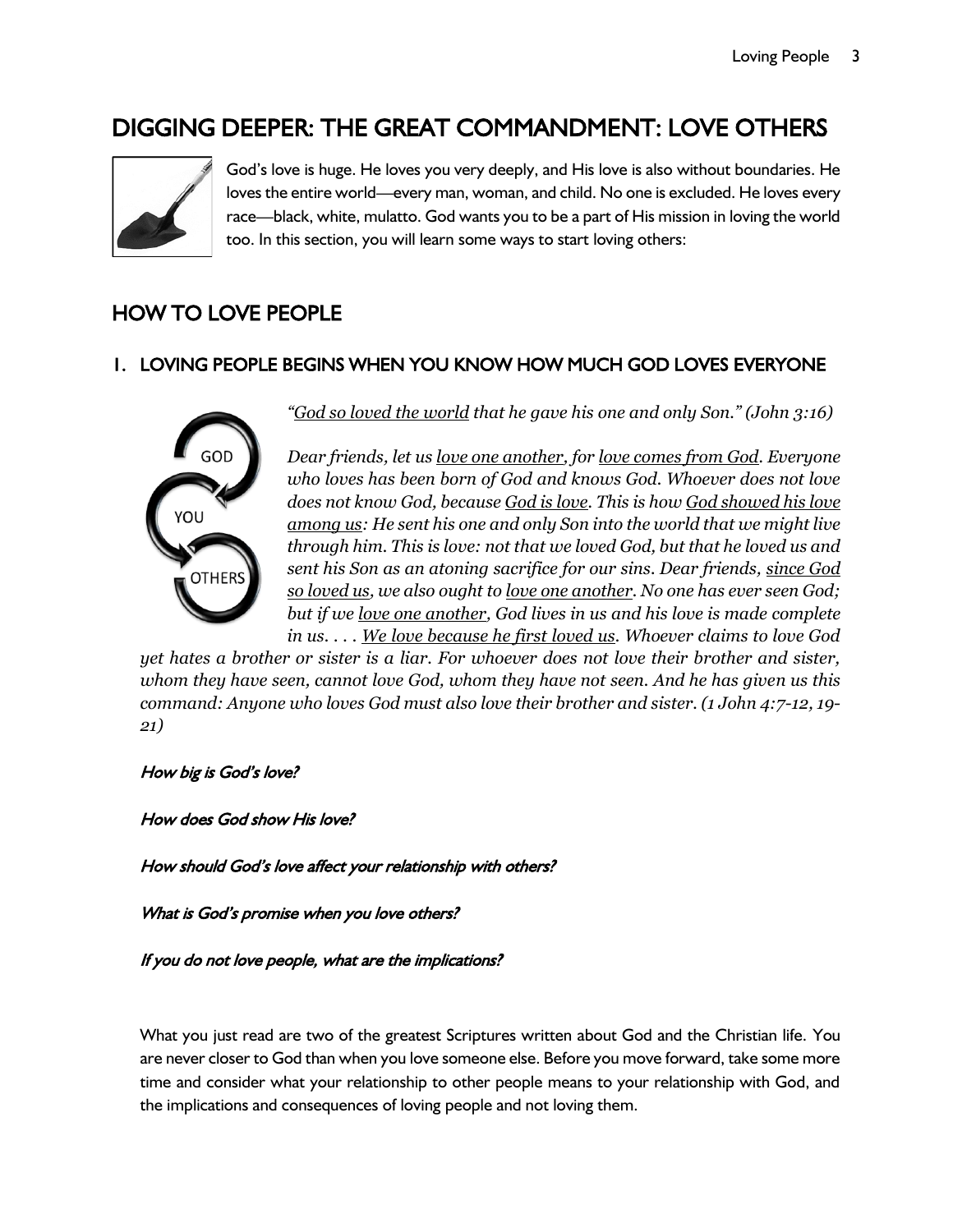### 2. LOVING PEOPLE IS AN OBLIGATION REQUIRING YOUR OBEDIENCE

*"A new command I give you: Love one another. As I have loved you, so you must love one another. By this everyone will know that you are my disciples, if you love one another" (John 13:34-35).*

What is Jesus' new commandment for His followers? What is the example of how you are to love others?

#### When you love people, what does it say about your faith?

*My command is this: Love each other as I have loved you. Greater love has no one than this: to lay down one's life for one's friends. You are my friends if you do what I command. . . . This is my command: Love each other (John 15:12-14, 17).*

How do these verses help you understand what Jesus means by loving others?

What does Jesus say about your relationship with Him when you obey His command? What does this mean to you?

## 3. JESUS IS YOUR ROLE MODEL FOR LOVING PEOPLE

These next verses were written by Jesus' disciple, John. He was known as "the disciple whom Jesus loved." They will help you understand more about why and how we must love others?



*This is how we know who the children of God are and who the children of the devil are: Anyone who does not do what is right is not God's child, nor is anyone who does not love their brother and sister. For this is the message you heard from the beginning: We should love one another. . . . We know that we have passed from death to life, because we love each other. Anyone who does not love remains in death. . . . This is how we know what love is: Jesus Christ laid down his life for us. And we ought to lay down our lives for our brothers and sisters. If anyone has material possessions and sees a brother or sister in need but has no pity on them, how can the love of God be in that person? Dear children, let us not love with words or speech but with actions and in truth (1 John 3:10-11, 14, 16-18).*

#### How do you know what love is?

What example are you given to show how you must love others?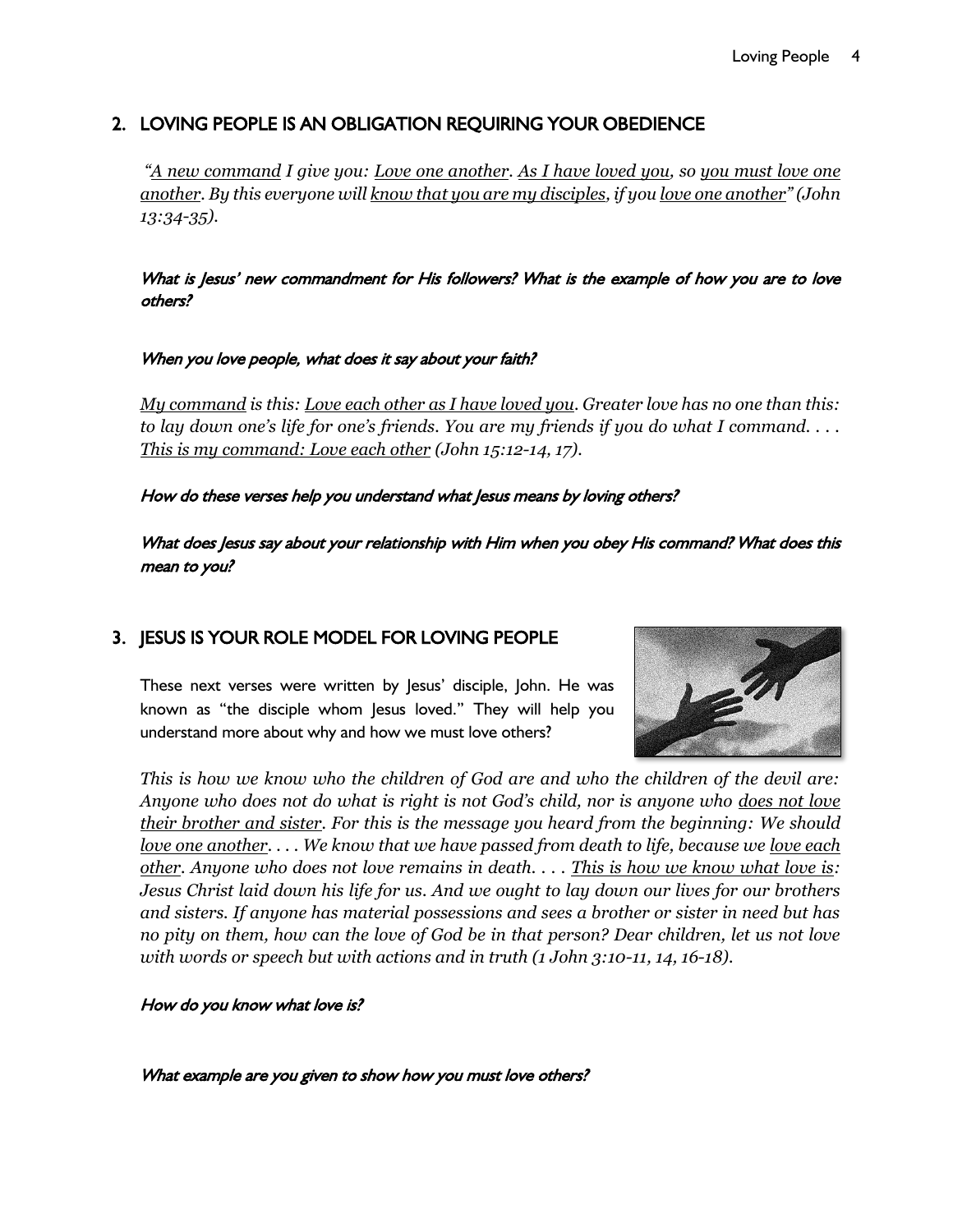## 4. HOW TO LOVE DIFFICULT PEOPLE

If we are honest, loving other people might be the most difficult requirement of living the Christian life. It is not easy because not everyone is lovable. Each of us have experienced hurt, pain, and harm from others. Sometimes the people we trust the most can cause us the deepest hurt and pain.



But loving people is not a suggestion; it is a commandment that you must learn to live every day. Love is more than a word. It is more than an emotion; it is an action. Love is a choice and a decision that you make with your will. You make choices about who you decide to love and how you will love them. Loving everyone is not easy.

These next Scriptures will teach you that God's expectations for love greatly exceed what most people believe and do. As you read them, carefully and consider some people that you know and how you can show them God's love.

#### Loving people means that you:

#### • Love as You Want to Be Loved

*"Which of you, if your son asks for bread, will give him a stone? Or if he asks for a fish, will give him a snake? If you, then, though you are evil, know how to give good gifts to your children, how much more will your Father in heaven give good gifts to those who ask him! So in everything, do to others what you would have them do to you, for this sums up the Law and the Prophets (Matthew 7:9-12).*

#### • Love Your Enemies

*"You have heard that it was said, 'Love your neighbor and hate your enemy.' But I tell you, love your enemies and pray for those who persecute you, that you may be children of your Father in heaven. He causes his sun to rise on the evil and the good, and sends rain on the righteous and the unrighteous. If you love those who love you, what reward will you get? Are not even the tax collectors doing that? And if you greet only your own people, what are you doing more than others? Do not even pagans do that? Be perfect, therefore, as your heavenly Father is perfect (Matthew 5:43-48).*

#### • Forgive People

*For if you forgive other people when they sin against you, your heavenly Father will also forgive you. But if you do not forgive others their sins, your Father will not forgive your sins (Matthew 6:14-15).*

*Therefore, as God's chosen people, holy and dearly loved, clothe yourselves with compassion, kindness, humility, gentleness and patience. Bear with each other and forgive one another if any of you has a grievance against someone. Forgive as the Lord forgave you. And over all these virtues put on love, which binds them all together in perfect unity (Colossians 3:12-14).*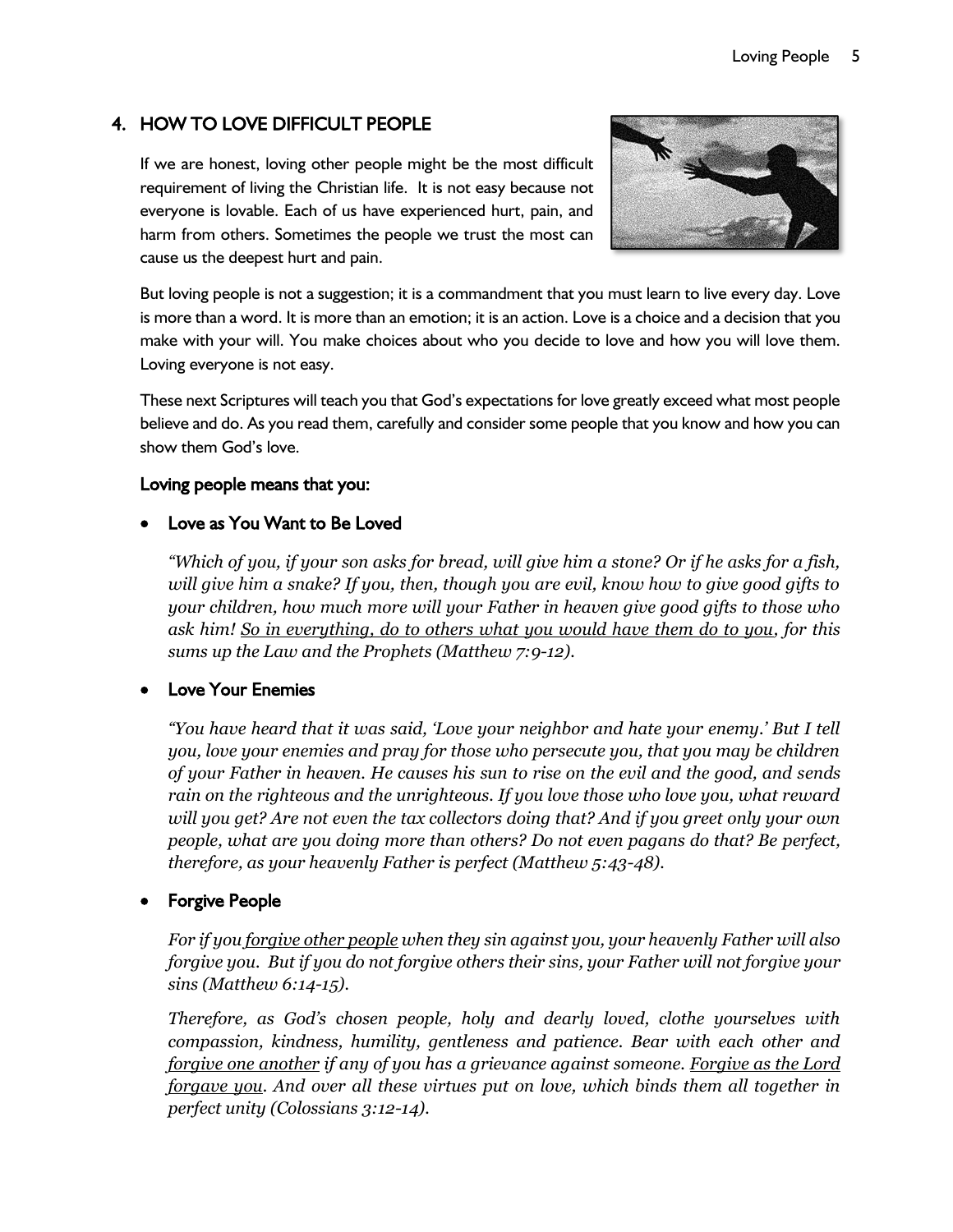#### • Do Not Judge People

*"Do not judge, or you too will be judged. For in the same way you judge others, you will be judged, and with the measure you use, it will be measured to you. "Why do you look at the speck of sawdust in your brother's eye and pay no attention to the plank in your own eye? How can you say to your brother, 'Let me take the speck out of your eye,' when all the time there is a plank in your own eye? You hypocrite, first take the plank out of your own eye, and then you will see clearly to remove the speck from your brother's eye (Matthew 7:1-5).*

#### • Return Evil with Good

*"You have heard that it was said, 'Eye for eye, and tooth for tooth.' But I tell you, do not resist an evil person. If anyone slaps you on the right cheek, turn to them the other cheek also. And if anyone wants to sue you and take your shirt, hand over your coat as well. If anyone forces you to go one mile, go with them two miles. Give to the one who asks you, and do not turn away from the one who wants to borrow from you (Matthew 5:38-42).*

#### • Do Good to Those in Need

*Love must be sincere. Hate what is evil; cling to what is good. Be devoted to one another in love. Honor one another above yourselves. Never be lacking in zeal, but keep your spiritual fervor, serving the Lord. Be joyful in hope, patient in affliction, faithful in prayer. Share with the Lord's people who are in need. Practice hospitality. Bless those who persecute you; bless and do not curse. Rejoice with those who rejoice; mourn with those who mourn. Live in harmony with one another. Do not be proud, but be willing to associate with people of low position. Do not be conceited. Do not repay anyone evil for evil. Be careful to do what is right in the eyes of everyone. If it is possible, as far as it depends on you, live at peace with everyone. Do not take revenge, my dear friends, but leave room for God's wrath, for it is written: "It is mine to avenge; I will repay," says the Lord. On the contrary: "If your enemy is hungry, feed him; if he is thirsty, give him something to drink. In doing this, you will heap burning coals on his head." Do not be overcome by evil, but overcome evil with good (Romans 12:9-21).*

*Let no debt remain outstanding, except the continuing debt to love one another, for whoever loves others has fulfilled the law. The commandments, "You shall not commit adultery," "You shall not murder," "You shall not steal," "You shall not covet," and whatever other command there may be, are summed up in this one command: "Love your neighbor as yourself." Love does no harm to a neighbor. Therefore love is the fulfillment of the law (Romans 13:8-10).*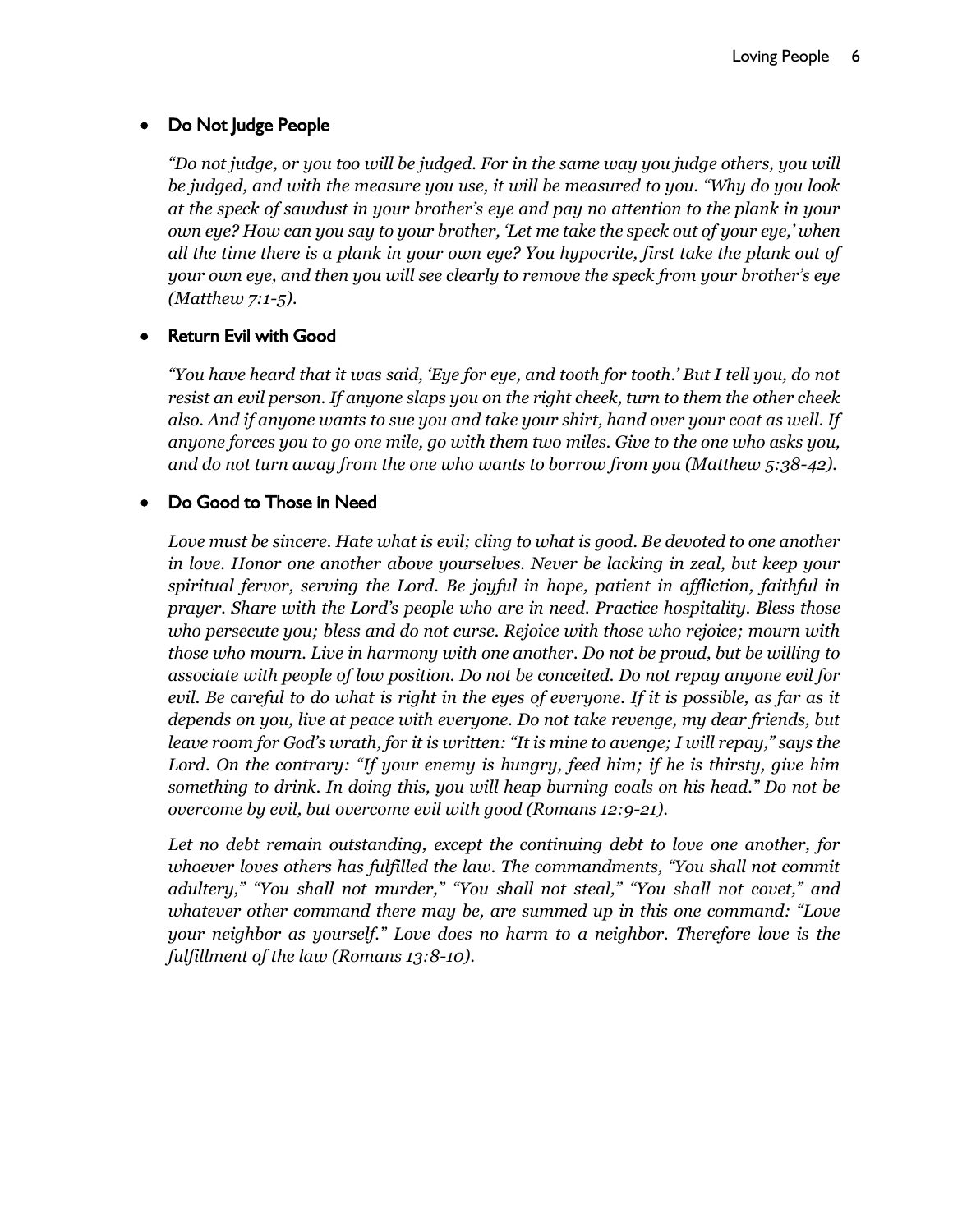## GROWING OUTWARD: LOVING PEOPLE



Love is the essence of the Christian faith. Loving God and loving people cannot be separated; they are related to each other as sun and rain are necessary to make a plant grow. When we put the love that God has shown us through His Son Jesus Christ into action and love others, then we love as God wants us to love. As our love for God increases, our love for people will increase as well. The inner dimension and the outward dimensions of our spiritual lives work in harmony with the Holy Spirit to love as God

desires, even those who are not very loveable. Since the world will recognize that we are Jesus' disciples by the way we demonstrate our love for them, wouldn't it be astonishing if people recognized that you are a follower of Jesus because you love them in such an engaging manner?

### 1. REFLECTING ON THESE TRUTHS

**Reflection Exercise**- Take a few minutes and observe some birds flying in the air. Notice that they have two wings that work together so they fly and glide. No bird can fly with only a single wing; it requires both wings. In the same way, we must love both ways, and not in isolation, to grow spiritually. Our love for God and love people is a natural expression of our faith.

The Apostle Paul wrote about the supremacy of love in 1 Corinthians 13. Slowly read these beautiful verses and think about how love is described.

*If I speak in the tongues of men or of angels, but do not have love, I am only a resounding gong or a clanging cymbal. If I have the gift of prophecy and can fathom all mysteries and all knowledge, and if I have a faith that can move mountains, but do not have love, I am nothing. If I give all I possess to the poor and give over my body to hardship that I may boast, but do not have love, I gain nothing.*

*Love is patient, love is kind. It [love] does not envy, it [love] does not boast, it [love] is not proud. It [love] does not dishonor others, it [love] is not self-seeking, it [love] is not easily angered, it [love] keeps no record of wrongs. Love does not delight in evil but rejoices with the truth. It [love] always protects, always trusts, always hopes, always perseveres.*

Love never fails. But where there are prophecies, they will cease; where there are *tongues, they will be stilled; where there is knowledge, it will pass away. For we know in part and we prophesy in part, but when completeness comes, what is in part disappears. When I was a child, I talked like a child, I thought like a child, I reasoned like a child. When I became a man, I put the ways of childhood behind me. For now we see only a reflection as in a mirror; then we shall see face to face. Now I know in part; then I shall know fully, even as I am fully known.*

*And now these three remain: faith, hope and love. But the greatest of these is love (1 Corinthians 13:1-13).*